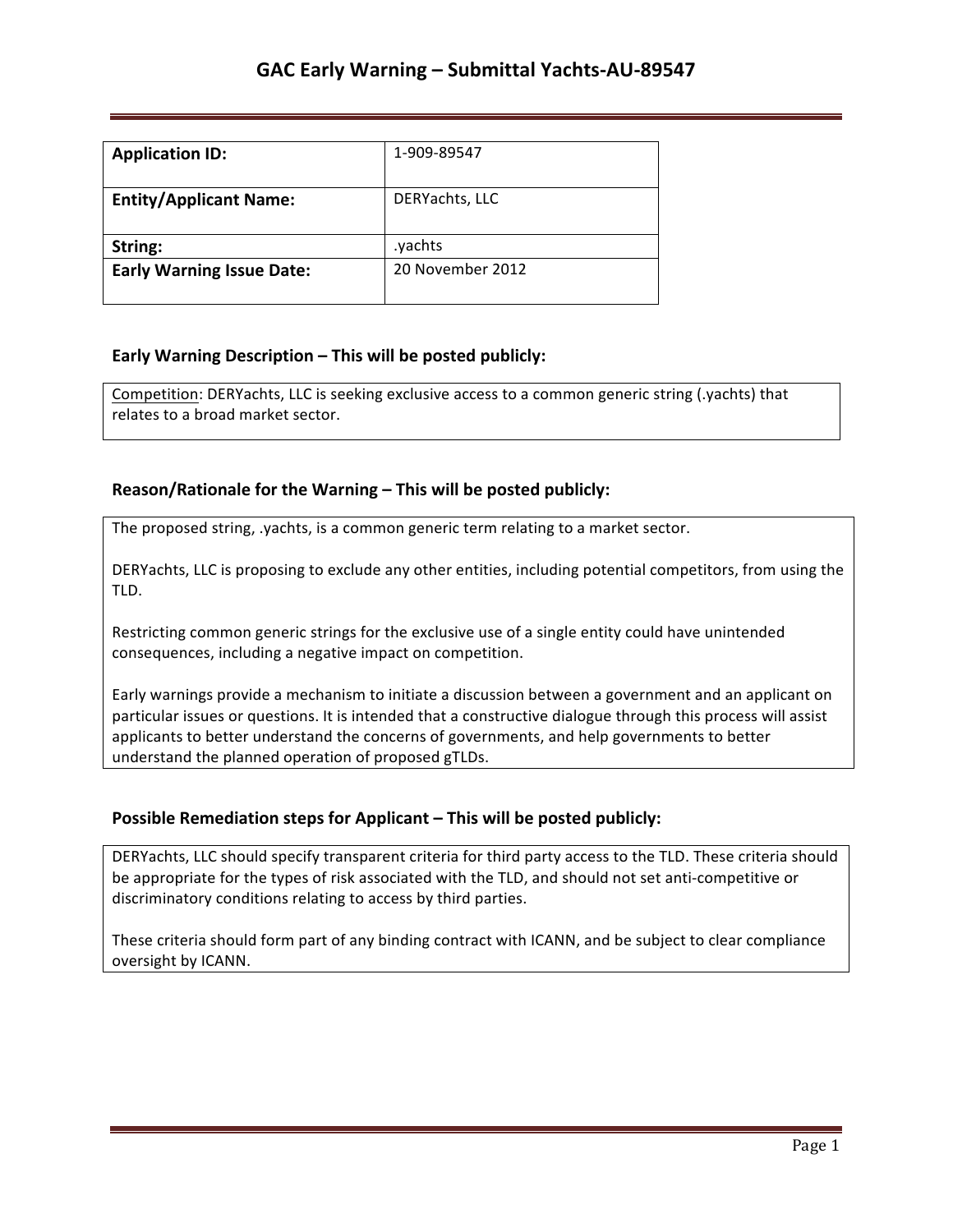## **Further Notes from GAC Member(s) (Optional) – This will be posted publicly:**

This Early Warning is from the Department of Broadband, Communications and the Digital Economy (DBCDE), on behalf of the Australian Government. In the first instance, communications and responses to this early warning should be emailed to gacearlywarning@gac.icann.org, with the text "Australian EW" and the application ID in the subject field.

# **INFORMATION FOR APPLICANTS**

# **About GAC Early Warning**

The GAC Early Warning is a notice only. It is not a formal objection, nor does it directly lead to a process that can result in rejection of the application. However, a GAC Early Warning should be taken seriously as it raises the likelihood that the application could be the subject of GAC Advice on New gTLDs or of a formal objection at a later stage in the process. Refer to section 1.1.2.4 of the Applicant Guidebook (http://newgtlds.icann.org/en/applicants/agb) for more information on GAC Early Warning.

# **Instructions if you receive the Early Warning**

**ICANN** strongly encourages you work with relevant parties as soon as possible to address the concerns voiced in the GAC Early Warning.

### **Asking questions about your GAC Early Warning**

If you have questions or need clarification about your GAC Early Warning, please contact gacearlywarning@gac.icann.org. As highlighted above, ICANN strongly encourages you to contact gacearlywarning@gac.icann.org as soon as practicable regarding the issues identified in the Early Warning. 

### **Continuing with your application**

If you choose to continue with the application, then the "Applicant's Response" section below should be completed. In this section, you should notify the GAC of intended actions, including the expected completion date. This completed form should then be sent to gacearlywarning@gac.icann.org. If your remediation steps involve submitting requests for changes to your application, see the change request process at http://newgtlds.icann.org/en/applicants/customer-service/change-requests.

In the absence of a response, ICANN will continue to process the application as submitted.

### **Withdrawing your application**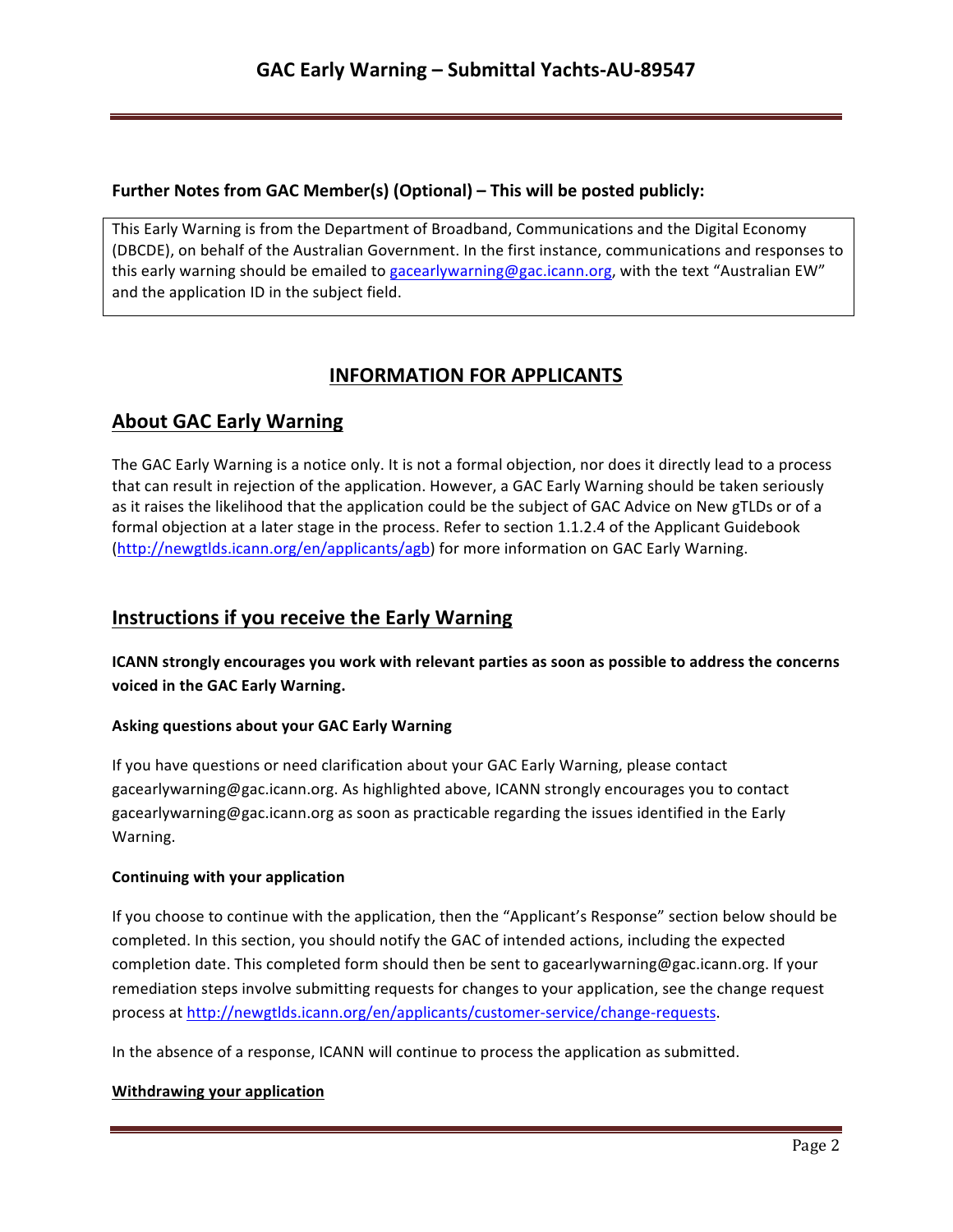# **GAC Early Warning – Submittal Yachts-AU-89547**

If you choose to withdraw your application within the 21-day window to be eligible for a refund of 80% of the evaluation fee (USD 148,000), please follow the withdrawal process published at http://newgtlds.icann.org/en/applicants/customer-service/withdrawal-refund. Note that an application can still be withdrawn after the 21-day time period; however, the available refund amount is reduced. See section 1.5 of the Applicant Guidebook.

For questions please contact: **gacearlywarning@gac.icann.org** 

### **Applicant Response:**